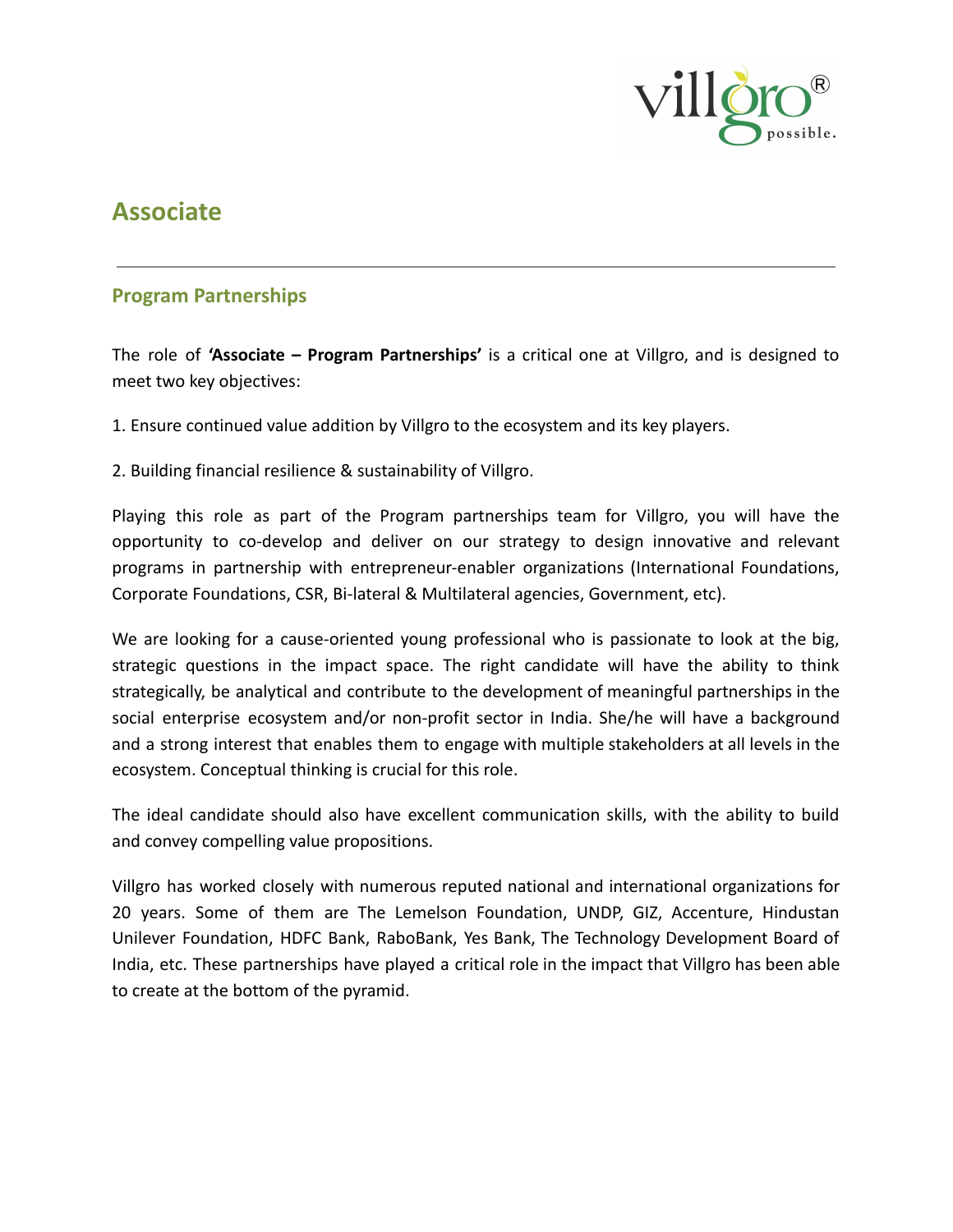

## **Role and Responsibilities**

We envision the following components to play a key part in delivering on the two key objectives of this role:

#### **1. Developing partnerships and outreach strategy**

- Being in constant touch with the fundraising ecosystem to be fully updated and tuned in on the latest trends and happenings across Villgro India's focus sectors
- Identifying opportunities for growth and action
- Identifying routes for effective outreach in order to ensure continuous engagement with a wide variety of potential partners

#### **2. Designing partnership opportunities**

- Make efforts to thoroughly understand goals of potential partners; leverage existing information and gain deeper insights in creative ways to form a nuanced understanding of the partner's priorities.
- Co-design innovative and well-rounded partnership opportunities that meet Villgro as well as the partner's goals; work closely with internal teams to detail out the mechanics of implementation, budgets, resources required for strong execution, etc.

#### **3. On-boarding Partners**

● Present collaboration ideas to the leadership in a manner which is evidenced, unique, concise, and compelling.

#### **4. Partner Relationship Management**

- Monitor and ensure partnerships deliverables are met according to agreed timelines
- Obtaining data/information from internal as well as external sources to construct comprehensive and well-articulated proposals, pitch decks as well as operational, financial and impact reports
- Explore and present additional areas of engagement in order to ensure longevity in working with partners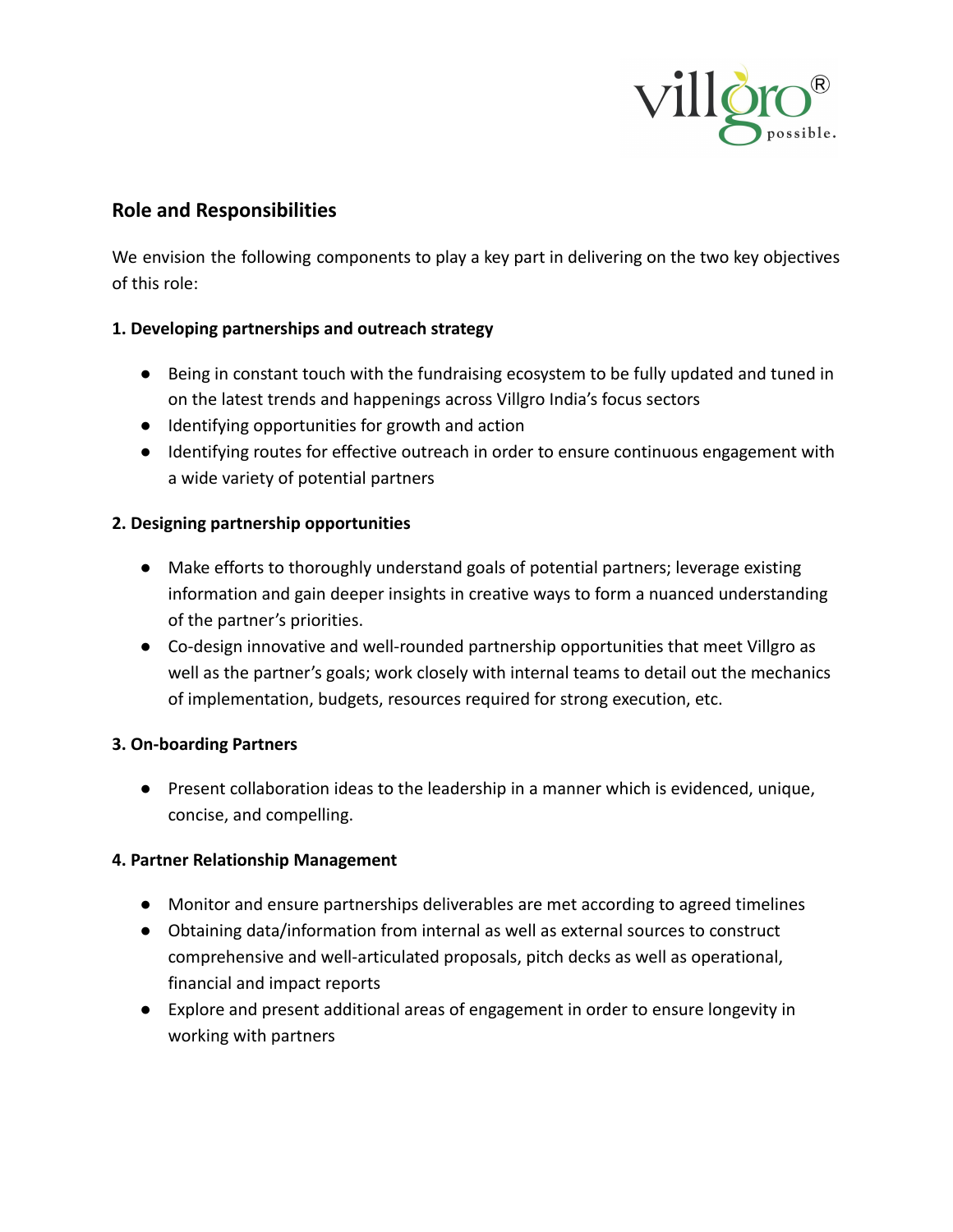

## **An ideal candidate should have the following attributes:**

- Have a Bachelor's/Master's degree in Business Administration/Communications/Social Work/Development Studies or equivalent
- Have a holistic view of key players and stakeholders in the social enterprise ecosystem
- $\bullet$  Have 1 3 years of experience in cultivating partnerships
- Have the ability to analyze requirements adeptly, and think innovatively about solutions
- Methodical approach for database creation
- Be passionate about building a great network within the ecosystem
- Have excellent command of the English language
- Be a strong team player
- Be proficient in Microsoft PPT, Excel and Word

**Reporting Officer:** Manager – Program Partnerships

**Location:** Bangalore

**Compensation:** Commensurate with experience

How to apply: Fill in Villgro's Centralized Application [Form.](https://docs.google.com/forms/d/e/1FAIpQLSfLQb8v34NWZuJG10T7Td-21j7cQw20z6naEPeScYUOKf718w/viewform) We look forward to hearing from you!

Villgro alumni have gone on to found social businesses, study at Ivy League and Indian B Schools and public policy institutes, but most importantly - they have become voices of change. We are committed to providing the same exposure, learnings and experiences to help you shape your next big career move. Most of these will begin with some chai-coffee on our beautiful office terrace in Bangalore, or at the heart of startup hustle at the IIT Madras Research Park in Chennai.

But remember, these are just the contours of the role as we have envisaged it. We would love to have you expand its boundaries and take on more.

#### **About us:**

Villgro is India's oldest and one of the world's largest social enterprise incubators — creating impactful, innovative, and successful enterprises in Health, Agribusiness, and Climate Action.